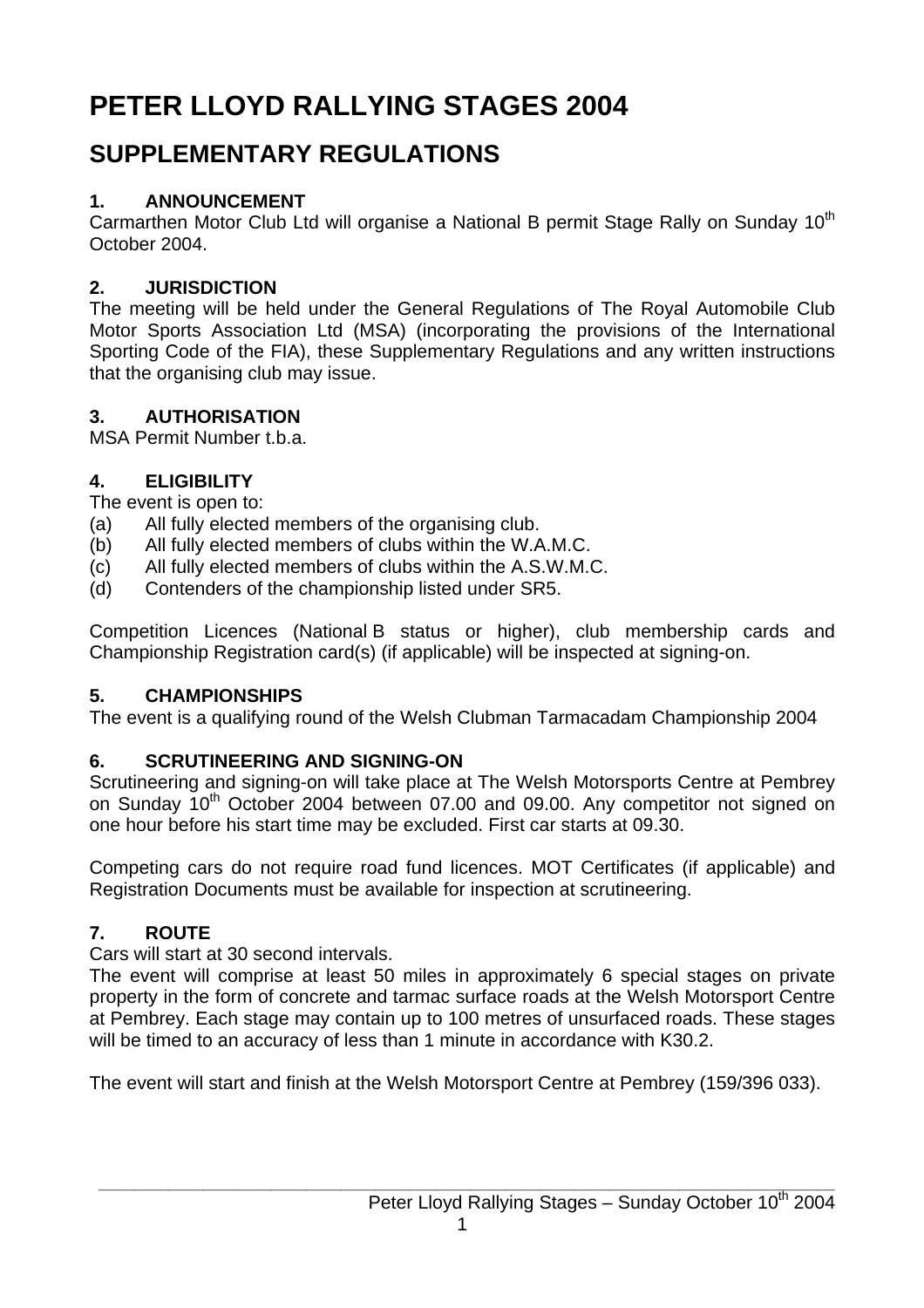#### **8. CLASSES**

The event will consist of 6 classes as follows:

- Class 1 Cars up to 1400 cc.
- Class 2 Cars 1401 to 1600 cc.
- Class 3 Cars 1601 to 2000 cc with normally aspirated 4 cylinder 8 valve engines and 2 wheel drive.
- Class 4 Cars 1601 to 2000 cc not complying with class 3.
- Class 5 Cars 2001 cc and over.
- Class 6 Road rally cars as defined in the rules of the 2004 Welsh Clubman Tarmacadam Championship.

All forced induction engined cars, will be subject to an equivalency factor of 1.7 times the cubic capacity of the engine in determining the capacity class of the car concerned.

#### **9. TROPHY RALLY**

A trophy class will run over stages 5 and 6, and will be open to any competitor who retires on stages 1 to 4, subject to the car being re-scrutineered and permission being granted by the Clerk of the Course. There will be no awards given in this class as it is intended purely to give those who retire early in the event to have an opportunity to give their car a run.

#### **10. AWARDS**

Awards will be presented as follows: 1st overall **1st overall** Awards for driver and co-driver 1st in each class **Awards** for driver and co-driver 2nd in each class **Awards for driver and co-driver** 2nd in each class and co-driver 3rd in each class Awards for driver and co-driver Best all ladies or mixed crew and co-driver and co-driver No crew may win more than one of the above awards.

#### **11. ENTRIES**

The entry list opens on publication of these regulations and closes on Friday 1<sup>st</sup> October 2004. The entry fee is £160.00. All entries must be made on the official entry form and accompanied by the appropriate fee. Entry places may not be reserved by telephone.

The Entries Secretary of the Meeting to whom all entries must be sent is Ryland James, Cartref, Bethlehem Road, Pwll Trap, St Clears, Carmarthenshire, SA33 4AN (Tel & Fax: 01994 230966 or E-mail *Rylandjms@aol.com*). Please restrict any telephone calls to between 1800 and 2100.

The maximum entry for the meeting is 90 plus 10 reserves. The minimum is 40. The minimum for each class is 3. Should any of the above minimum figures not be reached, the organisers have the right to either cancel the meeting or amalgamate classes as necessary.

Entries will be selected on receipt.

Entries cancelled in writing before the closing date for entries will be entitled to a full refund less £20. Entries cancelled after the closing date will not be refunded unless the vacant place is filled by a reserve. The above procedure will also apply to reserves who will be notified as soon as possible of vacant places.

**\_\_\_\_\_\_\_\_\_\_\_\_\_\_\_\_\_\_\_\_\_\_\_\_\_\_\_\_\_\_\_\_\_\_\_\_\_\_\_\_\_\_\_\_\_\_\_\_\_\_\_\_\_\_\_\_\_\_\_\_\_\_\_\_\_\_\_\_\_\_\_\_\_\_\_\_\_\_\_\_\_\_\_\_\_**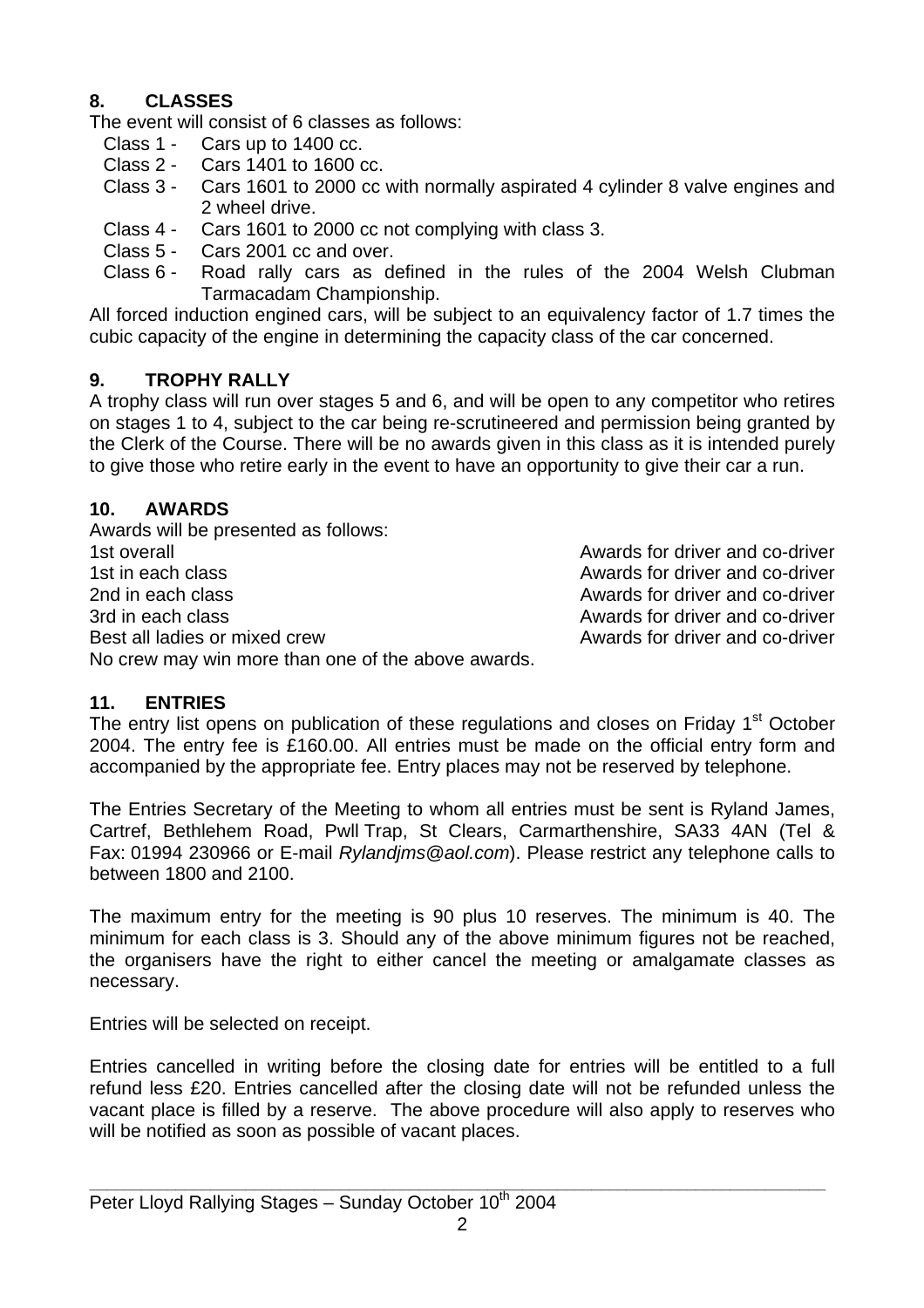Final instructions and entry list will be posted to the crew member indicated on the entry form in the week prior to the event and will carry the same force as these regulations.

#### **12. OFFICIALS**

MSA Steward: T.B.A. Club Stewards: Ian Howells and Mike Kennett Clerks of the Course: Mike Griffiths Tel: 01554 754421(H) Assistant Clerks of the Course: Jonathan Butler-Jenkins and Chris Long Secretary of the Meeting: John Butler-Jenkins, 3 Porth-y-Plas, Llanstephan Road, Carmarthen, SA31 3PW. Tel:01267 232601(H) Entries Secretary: Ryland James Tel: 01994 230966 (H) Chief Marshals: Clive Morris and Euros Thomas MSA Scrutineers: Keith Morgan MSA Timekeeper: Gethin Rees Chief Medical Officer: Dr A. Stevenson Judges of Fact: To be displayed on official notice board Vehicle eligibility: Keith Morgan Environmental scrutineer: Andrew Blackburn Radio Co-ordinator & Safety Officer: Alan Stoneman Results Service: Amserwyr Modur Cymru

#### **13. RESULTS**

Provisional results will be published at the Welsh Motorsport Centre, Pembrey in accordance with B13.1(b) and any protest or appeal must be lodged in accordance with O5 and O6.

#### **14. DOCUMENTATION**

Entrants will be supplied with a Route diagrams and time cards at signing on. These documents will provide all the necessary information to enable competitors to comply with K32.

Competitors may be required to make up lateness at rest halts (K30.6)

#### **15. SERVICING**

Servicing is defined as work being carried out on the car by any person other than the competing crew, or the use of any parts or tools not carried in the competing car. There will be one service area where work may be carried out by the Service Crew of the competing car.

Crews may work unassisted on their own cars as described in K34.1.3.

#### **16. IDENTIFICATION**

Competitors will be identified by 9" high black numbers on a white background on both sides of the vehicle (not supplied). Competitors will be responsible for maintaining these identifications in a legible condition during the event and their removal after the event or upon retirement. Competitors will also identified by high visibility numbers supplied by the organisers **to be fixed on both rear side windows**.

#### **17. CONTROLS AND TIMING**

The event will be run using Target Timing (K30).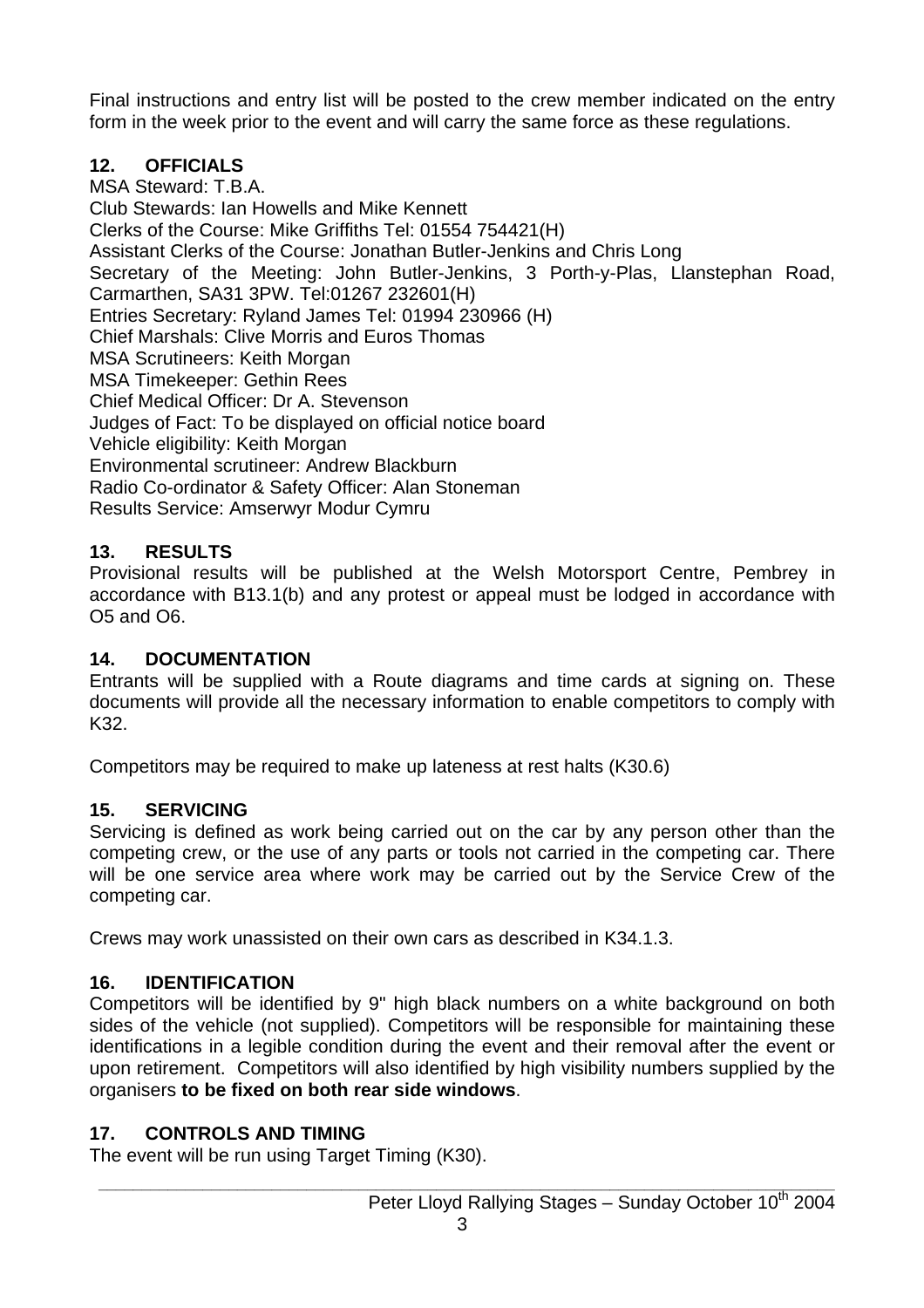The rally will be divided into Road Sections and Special Stages.

All controls other than Passage Controls (PCs) and Route Checks will be Time Controls (TCs). Each road section will be allotted a Target Time based on approximately 28 mph average or less and a competitor can calculate his Due Time of arrival at any TC by adding his Target Time to his actual time of departure from the preceding TC. On any Road Section following a Special Stage three or four minutes extra will be allowed over the set average speed to account for any delays at the Special Stage Finish.

All Special Stages will have a Bogey Time set at 75 mph and a Target Time set at approximately 30 mph. Competitors will receive penalties as follows:-

- (i) Under Bogey Bogey Time
- (ii) Over Bogey under Target Actual Time Taken
- (iii) Over Target Target Time(No extra time penalties)

However, excess lateness taken over Target on Road Sections and Special Stages is cumulative and once lost cannot be regained.

When accumulated lateness between any two adjacent Main Controls exceeds the permitted maximum of 5 minutes a competitor will be excluded.

Should any recorded time not be legible or not appear authentic the organisers may use any means at their disposal to establish a time.

The following titles shall describe the various types of Time Controls: (See K28 for description of signs).

- (a) Main Controls (MC Signs 1 and 2)
- (i) Main controls will be situated at the Start and Finish of the Rally, immediately before and after any Rest Halt/Service Area, or at any other specified point.
- (ii) At an MC after a rest halt Competitors will restart at 30 second intervals in order of their arrival at the MC immediately preceding that halt.
- (iii) Each competitor will be given a due starting time from any MC and the difference between this time and his actual starting time will be counted towards exclusion for overall lateness. Also a time penalty will be applied.
- (iv) Competitors not excluded by reason of having accumulated more than the maximum allowed lateness will restart (subject to 16(a)(iii) above) from any MC with zero lateness, i.e. lateness is only accumulated between two adjacent MC's.
- (b) Special Stage Arrival Controls (SSA Signs 1 and 2) On arrival at SSA a competitor will receive an arrival time only when he is ready to start the stage (helmets on etc.). A competitor who is early may wait for his Due Time subject to K29.3. A provisional start time for the stage will be allocated in accordance with K30.4(k). He must then proceed immediately to the Start Line.
- (c) Special Stage Start Control (SSS Sign 3)

At the SSS a Competitor will be given a start time for the Stage in hours, minutes and seconds and will normally coincide with the provisional time allocated at the arrival control. Once a competitor has clocked in at an SSA the competitor must be ready to start the stage except as laid down in K30.4(k). Notwithstanding regulation K25.12, the starting procedure for special stages shall be replaced by traffic lights in accordance with the following procedures and sequence. The The 30 second warning will not be given. With 15 seconds to go the Red light comes on. With 10 seconds to go the Red light stays on and the five Amber lights come on. With 5 seconds to go the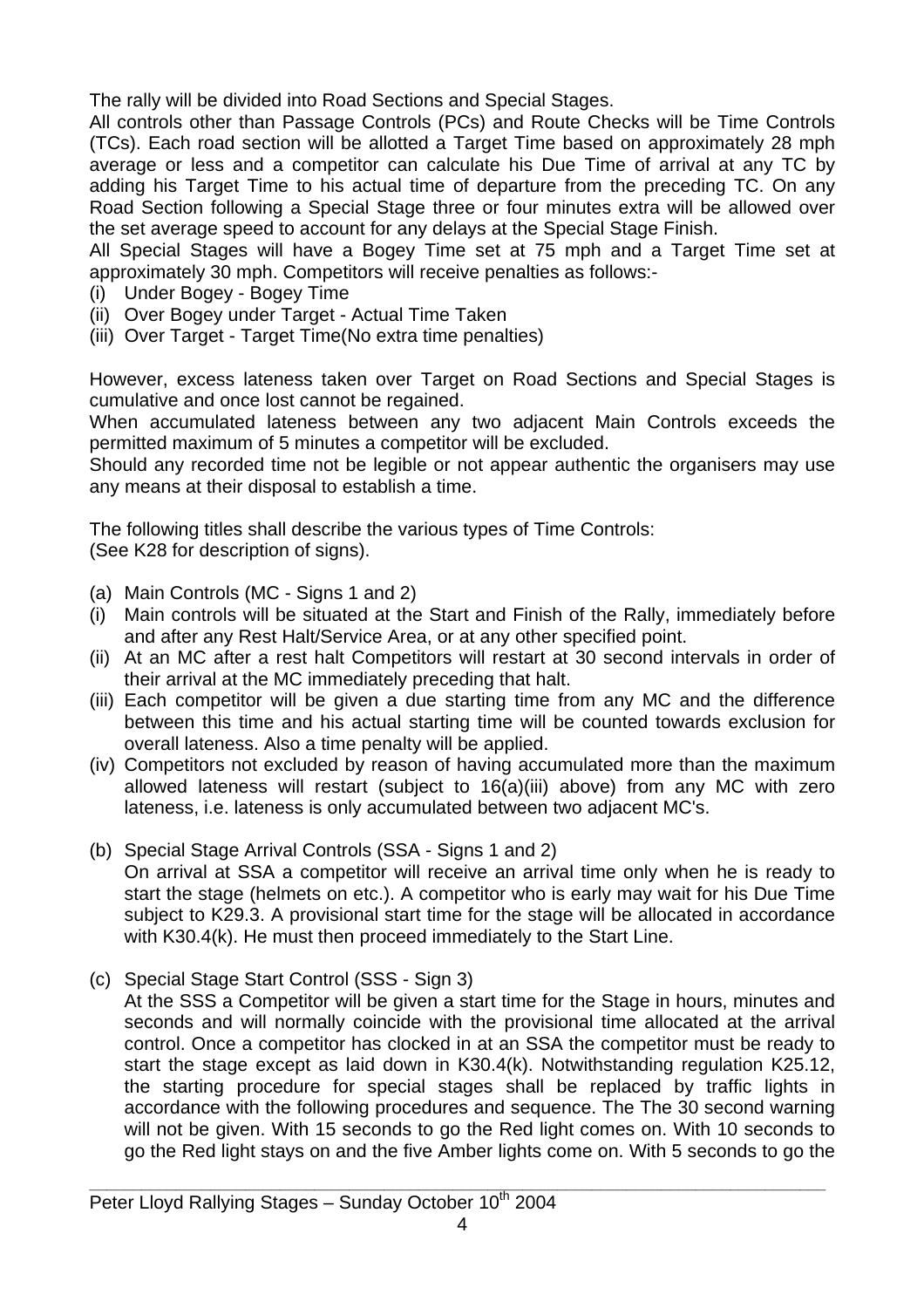Red light goes out. From 5 seconds to zero the Amber lights count down the last 5 seconds. At zero seconds the Green light comes on to signal go. The green light remains on for 5 seconds

 As each section is timed separately the time taken from SSA to SSS is Dead Time and delays are automatically allowed for. The control area between Sign 1 at the SSA and Sign 3 at the SSS will be parc ferme

(d) Special Stage Finish Control (SSF - Signs 4, 5 and 7)

 At the SSF a competitor will receive his finish time in hours, minutes and seconds. This time in hours and minutes will be his start time for the following Road Section. Any competitor who fails to stop at the STOP Line must not, under pain of exclusion, reverse to the stop line, but must return on foot.

(e) Passage Control (PC)

 At certain points indicated in the Road Book the organisers may establish PCs in order to collect Time Cards from competitors or for other purposes. There will be no official times recorded at these controls, but a competitor failing to provide the necessary documents at any PC will be deemed not to have visited that control.

It is a competitor's responsibility to ensure that his times are correctly recorded and handed in when and where instructed. Once a time has been accepted by a Competitor NO FURTHER CLAIMS WILL BE ENTERTAINED. Any adjustment caused by a Timekeeper's error MUST be made at the Control in question.

Caution boards may be used to give advanced warning of hazards and will be sited in accordance with K28.9.

#### **18. PENALTIES**

Competitors will start with zero marks. Classification for the order of merit will be by reference to total marks lost, the winner being the competitor with the least total penalty.

Penalties will be as K31 except:

1) Not complying with a requirement of the Road Book or these SR's for which no other penalty is specified - 5 minutes

The following offences will carry a penalty of Exclusion from results:

- 2) Not reporting at or not providing proof of visiting a control or check
- 3) Servicing contrary to SR14
- 4) Contravention of K9, 35.4, 25.1, 25.3, 25.3.1, 25.3.2, 25.8, 25.9.1, 25.9.2.
- 5) Accumulated lateness (in excess of target time) between any two adjacent Main Controls of more than 5 minutes

To be classified as a finisher a car with its crew must complete the course without incurring the penalty of exclusion and hand in a completed damage declaration form with the final time card.

#### **19 G.R. MODIFICATION**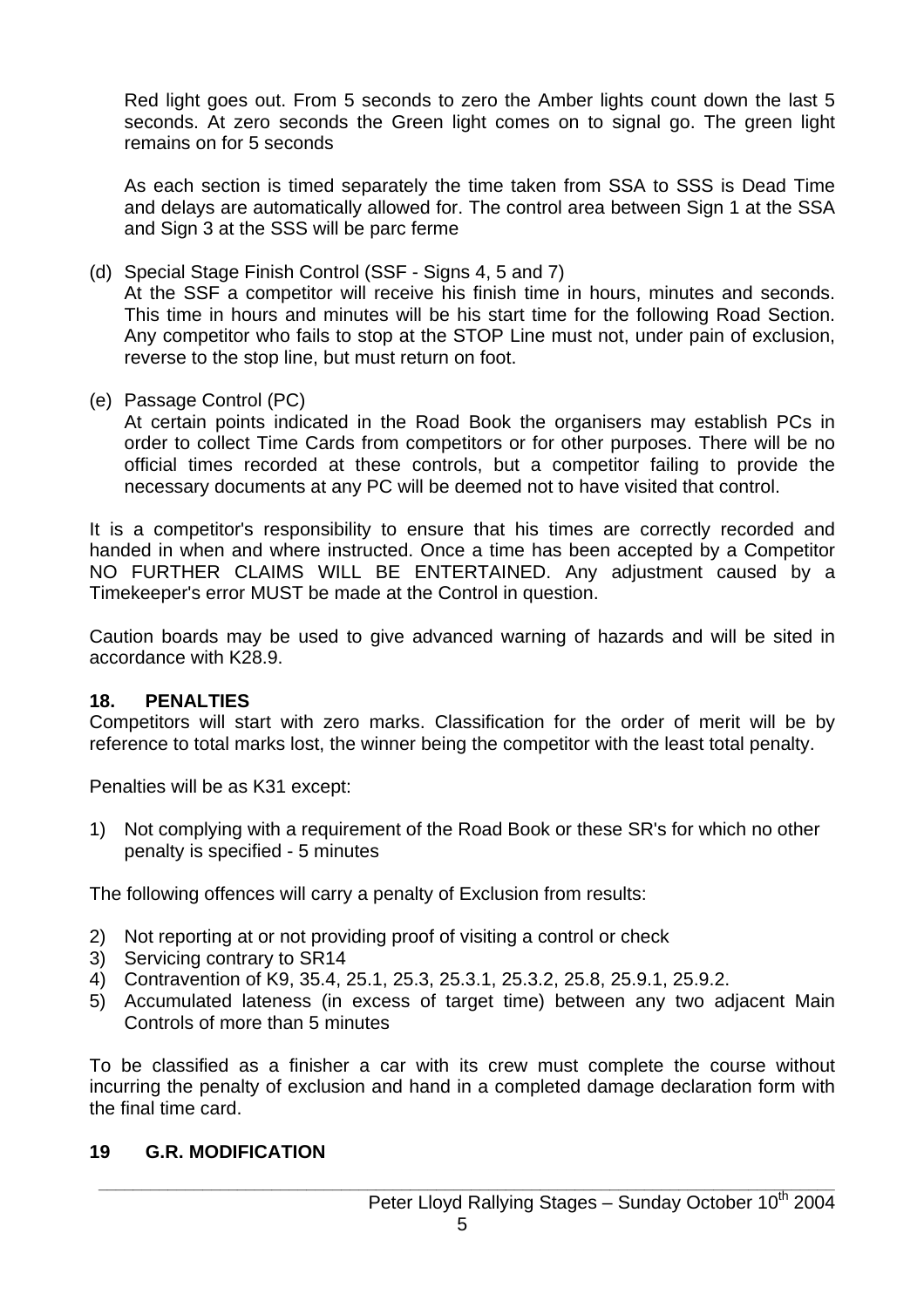K9.1.3 - Either crew member may drive during the competition subject to both crew members holding licences to permit that person to drive.

K35.1 - See SR 17.

K30.4 (e) - Reduced to 5 minutes.

K29.1 - Controls will close 5 minutes after due time of arrival of last car

## **20. TYRES**

All tyres used in Special Stage rallies shall comply with R2.

#### **21. DAMAGE DECLARATION**

Competitors will be required to complete and sign a report declaring that they have not been involved in any incident resulting in damage to private property or injury to persons or animals or alternatively giving details of any such incident where damage or injury has occurred. Any information given will not incur a penalty but failure to hand in a duly completed form will be penalised by exclusion (K35.4).

Competitors who do not report at the finish are required to forward the report to the Secretary within 72 hours of the event, unless they have been involved in an incident in which case details must be given to the organisers the same day. Competitors who fail to reply will be penalised by a fine of £100.00 (K35.4.1).

#### **22. JUDGES OF FACT AND DRIVING STANDARDS OBSERVERS**

Judges of Fact and Driving Standards Observers may be appointed by the organisers and will be on duty to observe and report upon any competitor considered to be in contravention of the regulations for the event in accordance with C11, C13, K24.2.11 and 12. Details of Judges of Fact will be displayed at signing-on.

#### **23. DRIVING ON THE RACE CIRCUIT WITH DEFLATED TYRES ETC**

Under the conditions our contract of hire for the venue with B.A.R.C. Pembrey Ltd no competitor with a deflated tyre or mechanical problems likely to cause damage to the race circuit is to enter any part of the circuit forming part of a Special Stage. Any competitor who breaches this condition may be reported to the Stewards of the Meeting who may impose a penalty of exclusion from the event.

#### **24. MEDICAL ASSISTANCE ON STAGE**

Competitors are required to carry a SOS Board and an OK Board in accordance with K25.5. In the event of an accident requiring medical assistance competitors should display the SOS board to the following cars. The following cars should determine the exact location of the incident by reference to their road book and the distance to the next junction and inform the stage finish control immediately on arrival there. If medical assistance is not required, competitors must display the 'OK' card. Penalty for misuse of this facility is exclusion and reporting to the MSA.

The Red Flag procedure as K24.2.7(b) will apply on all stages. All competition will cease on appearance of red flags and competitors should stop at the side of the road or track. They must not proceed until advised to do so by an official of the event.

#### **25. PROCEDURE ON ENCOUNTERING A MAJOR ACCIDENT**

Competitors are reminded of revised regulation K25.5 applicable from  $1<sup>st</sup>$  July 2004: "Competitors must carry an A4 size white board with a red SOS on one side and OK on the other. In the case of an accident where urgent medical attention is required, where

**\_\_\_\_\_\_\_\_\_\_\_\_\_\_\_\_\_\_\_\_\_\_\_\_\_\_\_\_\_\_\_\_\_\_\_\_\_\_\_\_\_\_\_\_\_\_\_\_\_\_\_\_\_\_\_\_\_\_\_\_\_\_\_\_\_\_\_\_\_\_\_\_\_\_\_\_\_\_\_\_\_\_\_\_\_**